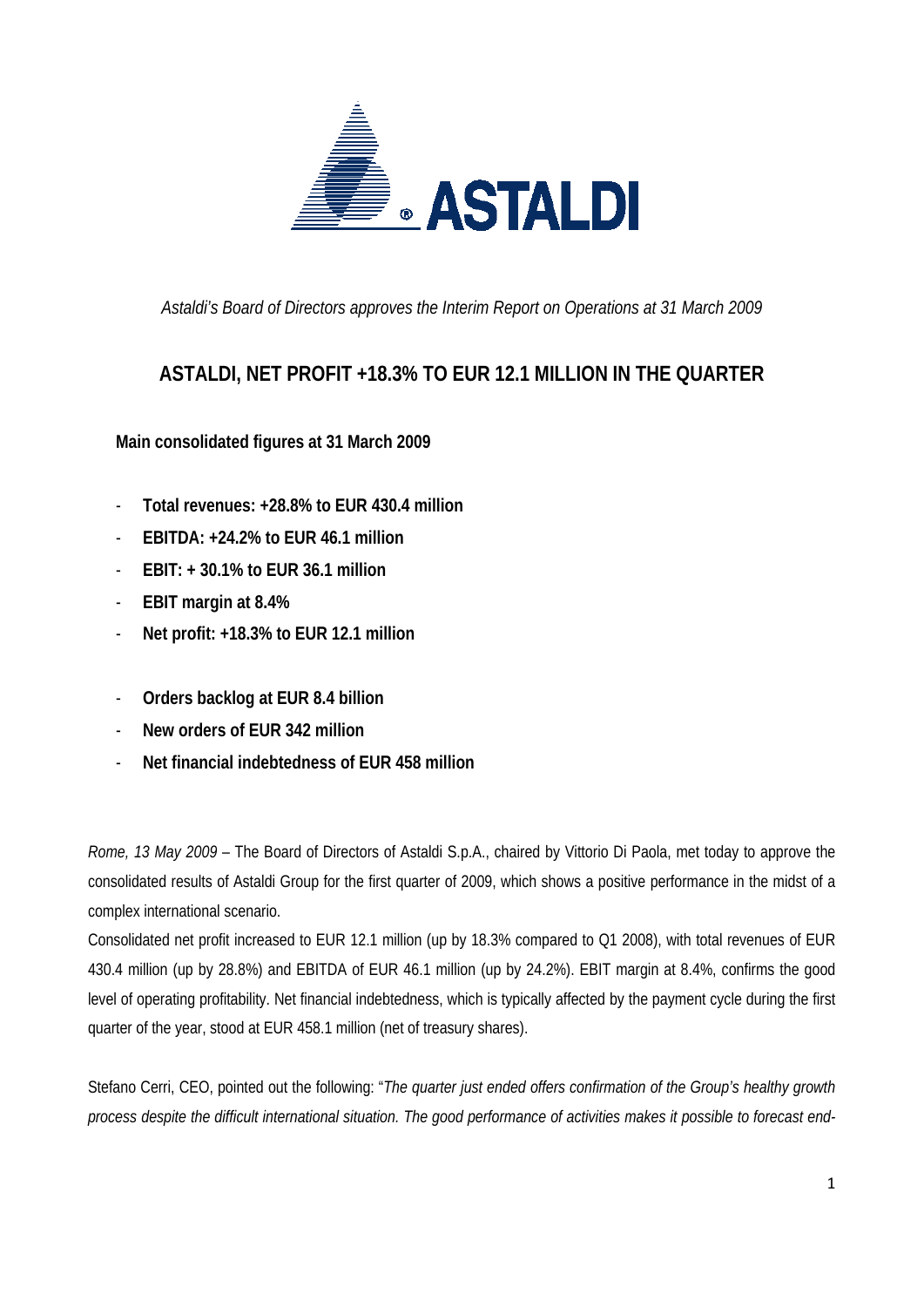*of-year financial indebtedness in line with this quarter, while still ensuring a double digit increase in turnover in line with the last year"*.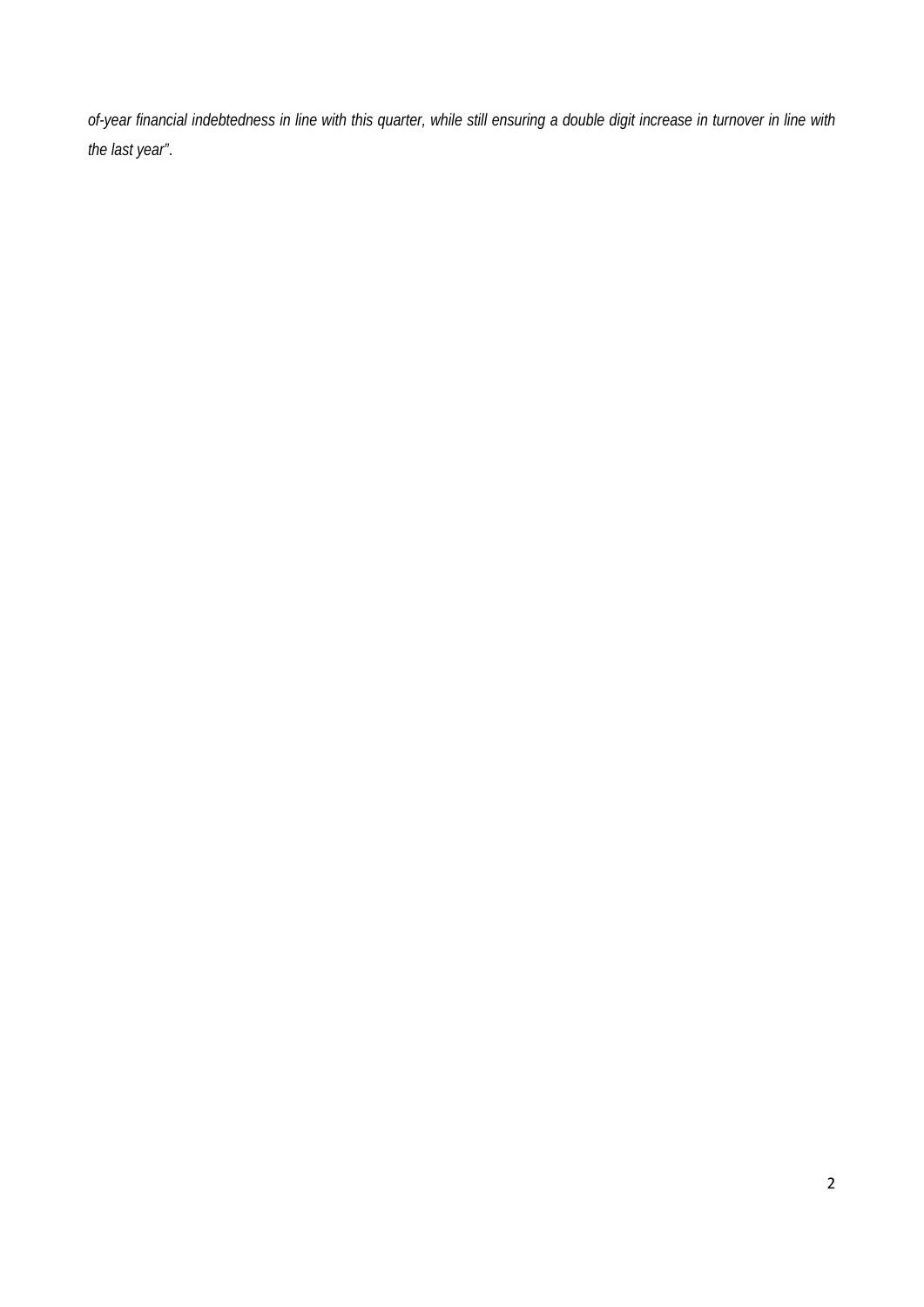# **Summary of the main economic and financial results**

#### *Consolidated economic results*

| $(\epsilon$ /000)     | 31 March 2009 | %         | 31 March 2008 | %         | Annual diff. (%) |
|-----------------------|---------------|-----------|---------------|-----------|------------------|
| <b>Total revenues</b> | 430,389       | 100.0%    | 334,133       | 100.0%    | $+28.8%$         |
| EBITDA                | 46,120        | 10.7%     | 37,145        | 11.1%     | $+24.2%$         |
| EBIT                  | 36,058        | 8.4%      | 27,726        | 8.3%      | $+30.1%$         |
| Net financial charges | (16, 449)     | $(3.8\%)$ | (11, 237)     | $(3.4\%)$ | $+46.4%$         |
| Net profit            | 12,060        | 2.8%      | 10,191        | 3.1%      | 18.3%            |

### *Consolidated equity and financial results*

| (€/000)                    | 31 March 2009 | 31 December 2008 | 31 March 2008 |
|----------------------------|---------------|------------------|---------------|
| Net fixed assets           | 372,910       | 355,594          | 336,661       |
| Working capital            | 459,209       | 403,074          | 445,502       |
| Net invested capital       | 800,491       | 727,201          | 751,542       |
| Net financial indebtedness | (463,999)     | (395, 327)       | (438, 773)    |
| Net equity                 | 336,492       | 331,874          | 312,770       |

## **Consolidated economic results at 31 March 2009**

The economic results of the first quarter of 2009 benefit from the good performance of production activities in Italy and abroad despite the cyclicality of the first part of the year and the problems linked to domestic and international economic situation. As far as the Group is concerned, the projects in progress are not experiencing any specific problems linked to the relevant authorities' spending programmes which, conversely, are proving able to back up the regular performance of activities. Compared to European competitors, the Group is able to post an above-average profitability level thanks to a quality orders backlog rich in highly technological content contracts.

**Total revenues** amounted to **EUR 430.4 million**, showing **a marked increase (+28.8%** compared to EUR 334.1 million in Q1 2008) in the form of **EUR 412.4 million of operating revenues (+29.4%** compared to EUR 318.7 million at 31 March 2008) and **EUR 18 million of other revenues (+16.8%** compared to EUR 15.4 million)**.** 

Italy generated 51.9% of revenues thus confirming regular progress as regards activities, especially in transport infrastructures sector (Line C of the Rome underground, Line 5 of the Milan underground, Bologna Centrale High-Speed Station, Turin rail junction). Foreign activities went ahead as planned (48.1% of revenues) with a significant contribution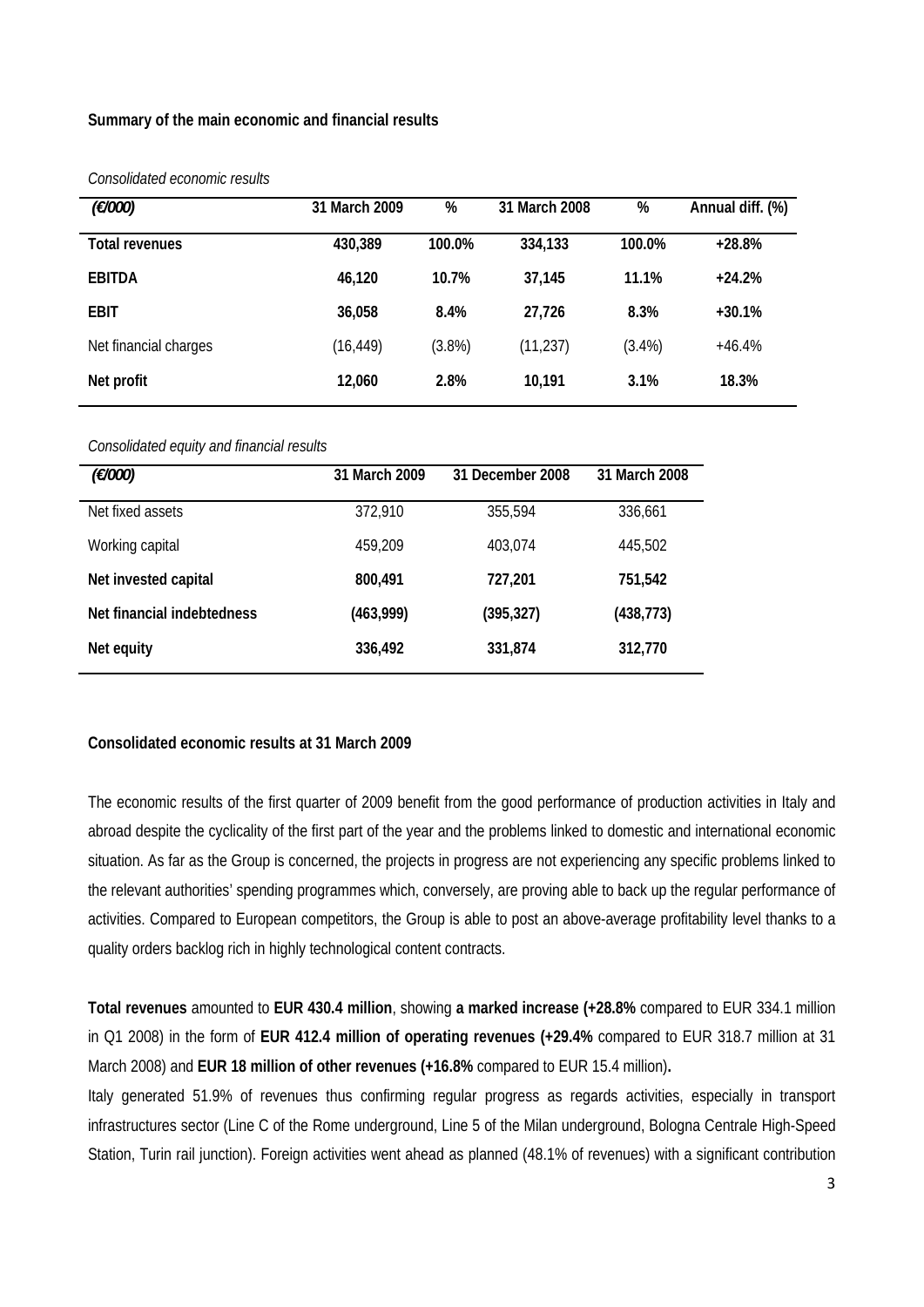coming from Venezuela (railways), the Middle East (oil&gas) and Algeria. Overall, the Group continues to attentively monitor the level of invested capital in each area as a lever for risk management.

| (E/000, 000)                                    | 31 March 2009 | %      | 31 March 2008 | %      |
|-------------------------------------------------|---------------|--------|---------------|--------|
| Italy                                           | 214           | 51.9%  | 156           | 48.9%  |
| Abroad                                          | 198           | 48.1%  | 163           | 51.1%  |
| Europe                                          | 31            | 7.5%   | 46            | 14.4%  |
| America                                         | 97            | 23.5%  | 60            | 18.8%  |
| Asia                                            | 38            | 9.2%   | 15            | 4.7%   |
| Africa                                          | 32            | 7.8%   | 42            | 13.2%  |
| <b>TOTAL</b>                                    | 412           | 100.0% | 319           | 100.0% |
| Composition of revenues by sector               |               |        |               |        |
| (E/000,000)                                     | 31 March 2009 | %      | 31 March 2008 | %      |
| Transport infrastructures                       | 316           | 76.7%  | 233           | 73.1%  |
| Hydraulic works and energy<br>production plants | 27            | 6.6%   | 40            | 12.5%  |
| Civil and industrial construction               | 69            | 16.7%  | 46            | 14.4%  |

**TOTAL 412 100.0% 319 100.0%** 

### *Composition of revenues by geographical area*

**Cost of production**, equal to **EUR 320.5 million (74.5% of revenues)** increased by 32.3% (EUR 242.3 million at 31 March 2008), to the partial benefit of **personnel costs** which amounted to **EUR 59.9 million** (**13.9% of revenues**) and hence recorded a more limited increase (+21.8%, compared to EUR 49.1 million in Q1 2008). Indeed, if on the one hand the increasing volume of activities meant greater direct production costs, which were also a result of the number of orders included among the backlog performed by joint ventures, on the other hand there were greater economies of scale and a greater use of outsourcing as a result of the prevalence of general contracting initiatives among projects in progress.

The greater focus on this type of activity combined with the prevalence of the underground transport infrastructures sector among the contracts in progress meant excellent operating results: **EBITDA** of **EUR 46.1 million** (**+24.2**% compared to EUR 37.1 million at 31 March 2008), with an **EBITDA margin of 10.7%**; **EBIT** amounted to **EUR 36.1 million, up by 30.1%** (EUR 27.7 million in Q1 2008), with an **EBIT margin of 8.4%.**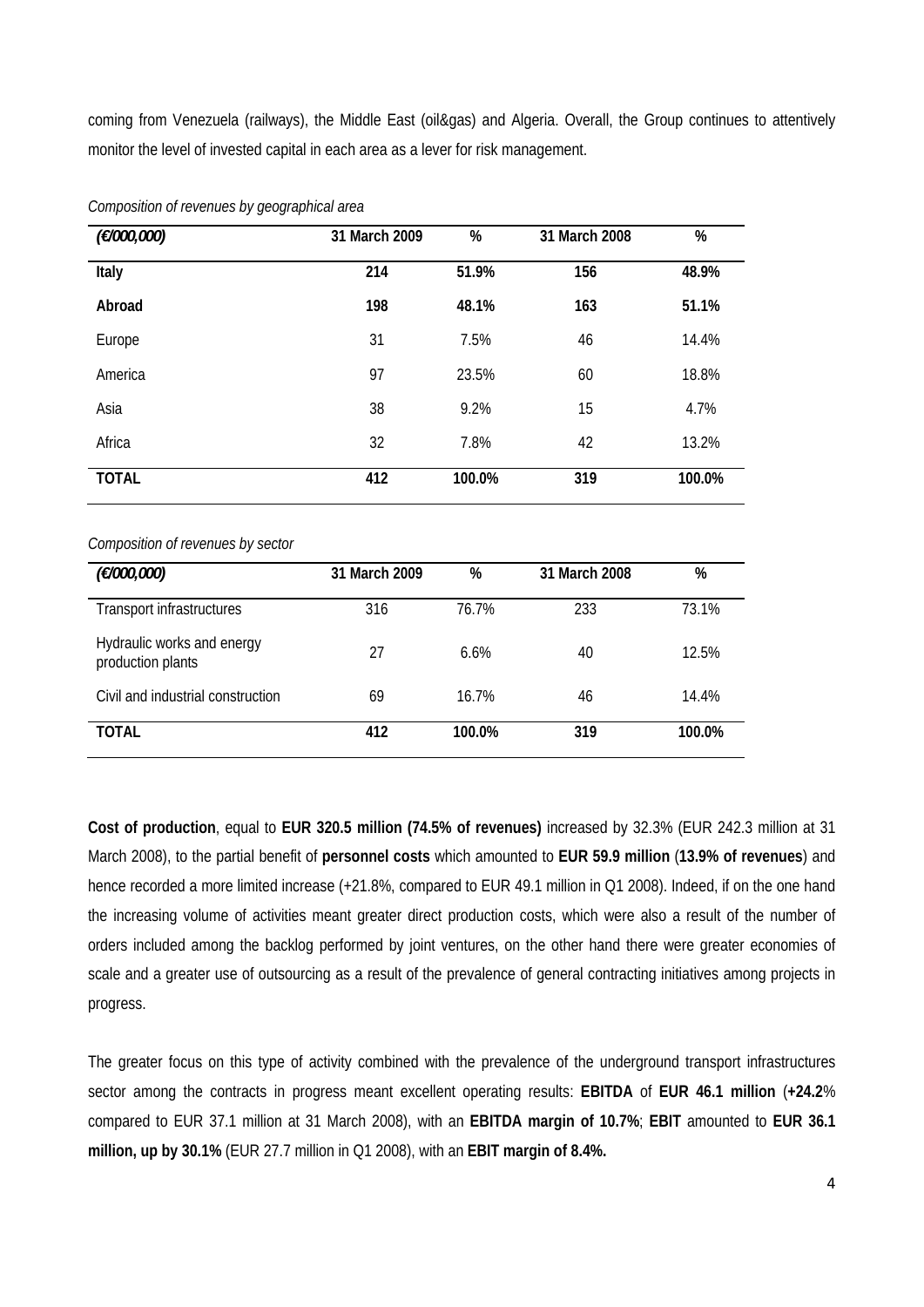The production volumes and progressive focus of the backlog on projects entailing greater technological and financial undertaking also explain the increase on a quarterly basis of **financial charges** which amounted to **EUR 16.4 million** (EUR 11.3 million in Q1 2008). Said figure was the result of greater average debt exposure as a consequence of the increase in invested capital which is typical of an increase in production, the delays in payment for some contracts and the greater undertakings in terms of guarantees which is linked, among other things, to the average value of the orders backlog (bid bonds, performance bonds, etc.). The value recorded for said charges was also in keeping with the Group's financial structure while still showing a marked turnaround in the trend compared to the higher levels recorded in Q4 2008. Indeed, the average debt exposure should make it possible to stabilise the current level of charges on an annual basis.

**Net profit** amounted to **EUR 12.1 million**, **up by 18.3%** (EUR 10.2 million at 31 March 2008), with a net margin of 2.8% and a tax rate of 38%.

#### **Consolidated equity and financial results at 31 March 2009**

The Group's equity and financial structure reflects the major boost given to production activities, the specific attention paid to the levels of indebtedness and an investment policy aimed at promoting general contracting projects with a high technological content and project finance initiatives which are characterised by a more limited financial risk profile.

**Net fixed assets** amounted to EUR **372.9 million**, showing an increase compared to EUR 355.6 million at the end of 2008, mainly for investments related to project finance contracts and the speeding up of contracts, especially abroad. **Working capital** amounted to **EUR 459.2 million** (EUR 403.1 million at the end of 2008) with its dynamics reflecting the forecast positive trend in both **works in progress** that increased to **EUR 677.8 million** (EUR 585 million at 31 December 2008) and **accounts receivable** totalling **EUR 527.1 million** (EUR 481.7 million at the end of 2008). There was also an increase in **net invested capital** (EUR 800.5 million compared to EUR 727.2 million at the end of the previous year) which was positively affected by the increase in economic margins which are normally recorded in a deferred manner from a financial viewpoint. **Net equity** also increased, amounting to **EUR 336.5 million** (EUR 331.9 million at the end of 2008), in relation to the dynamics of the quarterly result and suspended economic items recorded among equity.

The **net financial position** at the end of the quarter, excluding treasury shares, amounted to **EUR (458.1) million** showing an increase compared to the figure recorded at the end of the previous year, but one which was widely forecast in consideration of the performance of contracts which, from a financial viewpoint, can be said to have their own cyclical nature.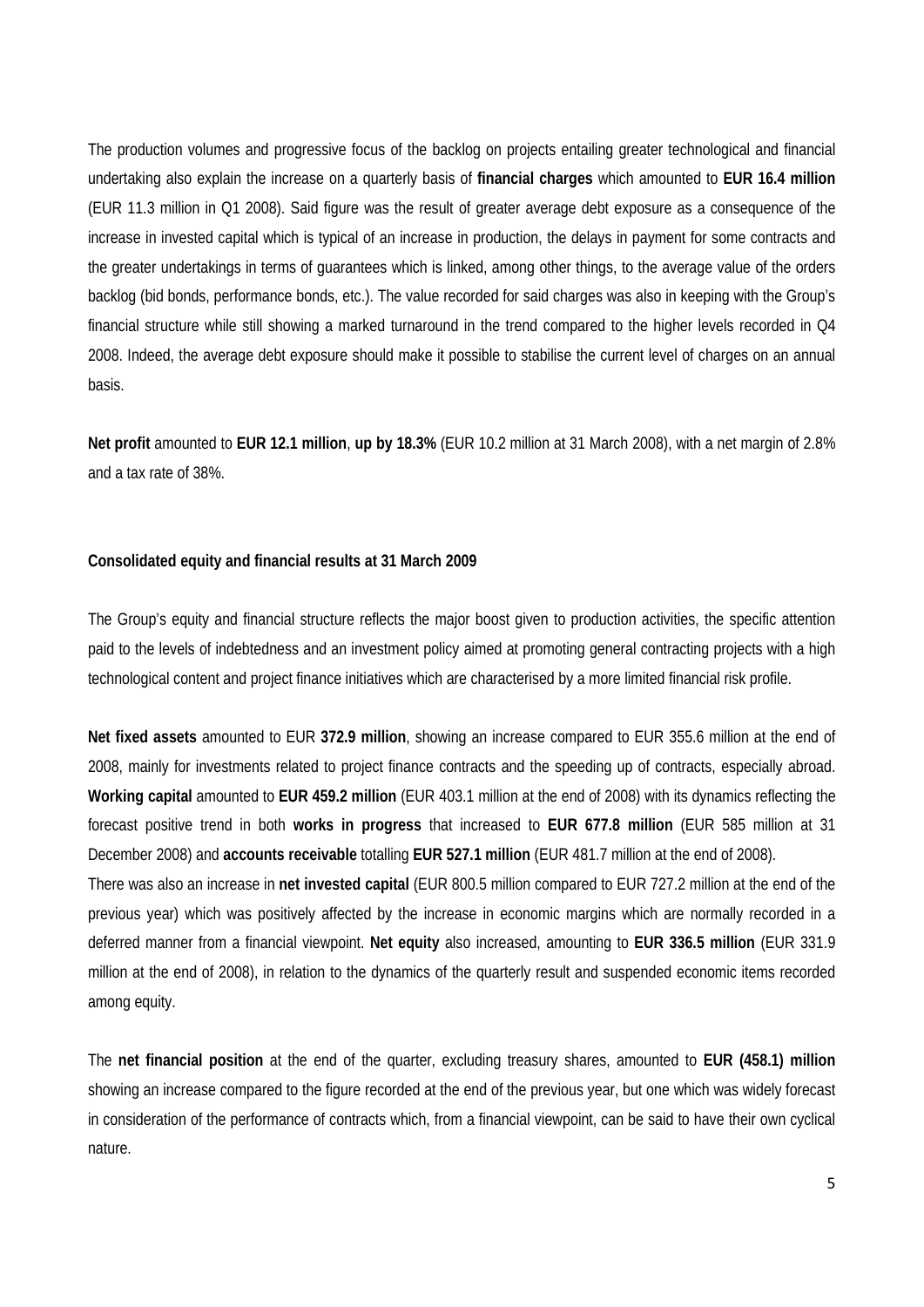#### *Net financial position*

| (E/000)                                     |           | 31/03/09   | 31/12/08   | 30/09/08   | 30/06/08   | 31/03/08   |
|---------------------------------------------|-----------|------------|------------|------------|------------|------------|
| A Cash and cash equivalents                 |           | 285,793    | 333,759    | 319,516    | 291,156    | 309,311    |
| Securities held for trading<br>B            |           | 5,718      | 4,901      | 5,810      | 10,342     | 8,357      |
| C Available funds                           | $(A+B)$   | 291,511    | 338,660    | 325,326    | 301,499    | 317,669    |
| D Financial receivables                     |           | 21,091     | 19,769     | 13,816     | 12,673     | 19,322     |
| E Current bank payables                     |           | (281, 405) | (241, 987) | (176, 863) | (259, 369) | (215, 055) |
| F Current share of non-current indebtedness |           | (15, 416)  | (22, 536)  | (74, 931)  | (75, 904)  | (79,990)   |
| G Other current financial payables          |           | (7,660)    | (10, 925)  | (9, 751)   | (10, 587)  | (10, 263)  |
| H Current financial indebtedness            | $(E+F+G)$ | (304, 482) | (275, 448) | (261, 544) | (345, 860) | (305, 307) |
| I Net current financial indebtedness        | $(H+D+C)$ | 8,120      | 82,981     | 77,597     | (31,688)   | 31,683     |
| J Non-current bank payables                 |           | (458, 817) | (465, 071) | (539, 947) | (467, 135) | (456, 070) |
| K Other non-current payables                |           | (13, 302)  | (13, 237)  | (13, 970)  | (14, 424)  | (14, 385)  |
| L Non-current financial indebtedness        | $(K+J)$   | (472, 119) | (478, 308) | (553, 916) | (481, 560) | (470, 455) |
| M Net financial indebtedness                | $(L+I)$   | (463,999)  | (395, 327) | (476, 319) | (513, 248) | (438, 773) |
| Treasury shares on hand                     |           | 5,905      | 5,655      | 4,858      | 4,662      | 5,438      |
| Total net financial position                |           | (458, 093) | (389, 672) | (471, 461) | (508, 586) | (433, 335) |

The debt structure, in keeping with the results seen at the end of last year, confirmed its focus on the medium-long term, with the first important repayment scheduled for 2013. The debt/equity ratio stood at 1.36. While the corporate debt/equity ratio, which excludes concessions/project finance initiatives insofar as self-liquidating, stood at 1.2.

# **Orders backlog**

The Group's orders backlog at the end of March 2009 amounted to EUR 8.4 billion, of which EUR 6.3 billion related to the construction sector and mostly to general contracting projects, and EUR 2.1 billion to concessions/project finance initiatives. Said figures included EUR 342 million of new orders secured during the quarter, mainly in Italy, Romania, Turkey and the Middle East, related to new contracts in the transport infrastructures sector and contractual increases for projects in progress (transport infrastructures, hydraulic works).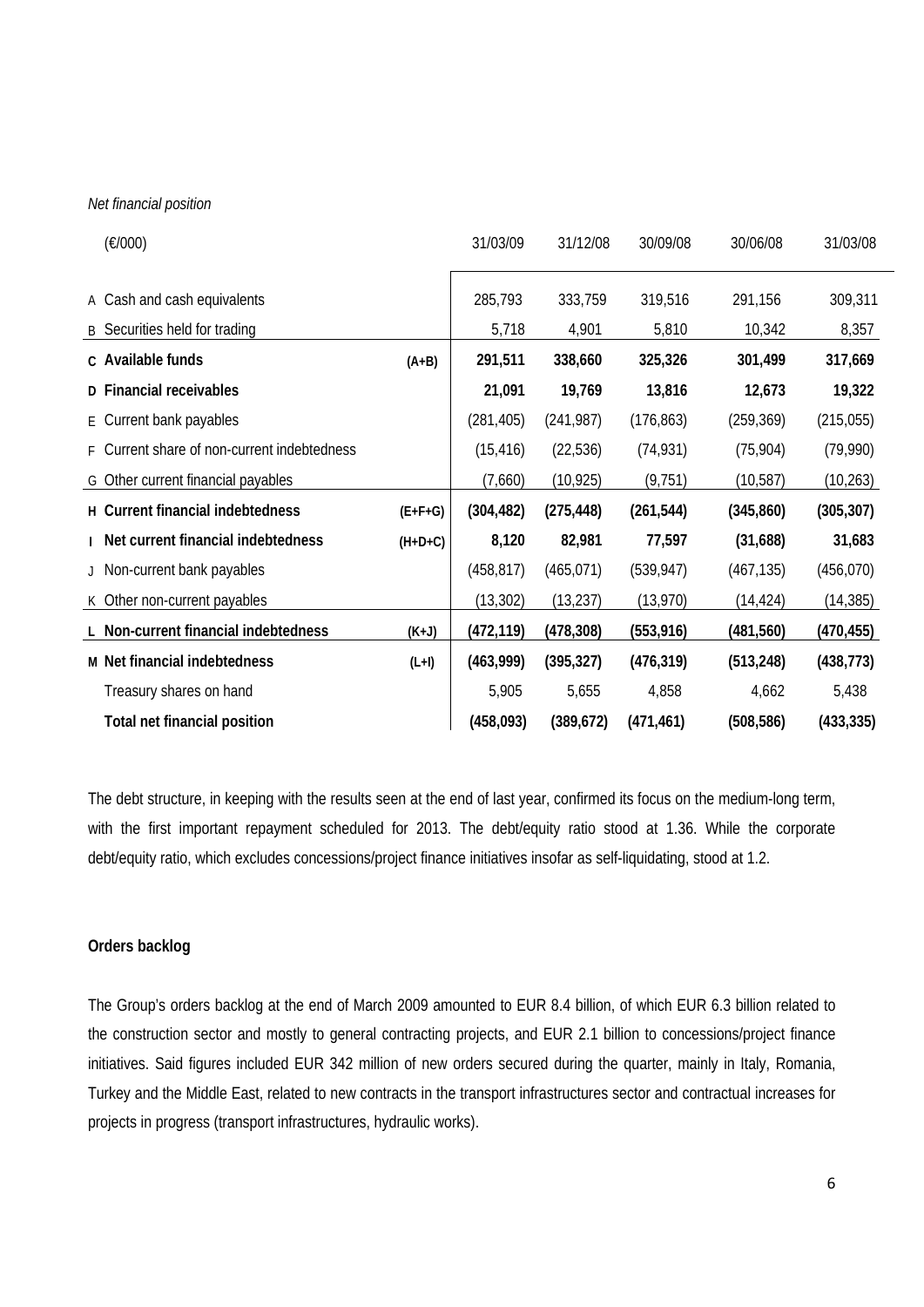The backlog's overall structure is in line with the commercial development policy adopted by the Group. 59% of activities, including concessions, refer to domestic projects, while the remaining 41% refer to foreign activities, mainly in Latin America, Europe and Algeria. Construction activities account for 75% of the total backlog. Transport infrastructures proved once again to be the key sector for the Group's operations (63% of the total backlog), but civil and industrial building (6%) and energy production plants (6%) also made a significant contribution. Confirmation was also provided of an important, leading presence in the concessions sector (25%) in relation to urban transport infrastructures, healthcare construction and car parks.

| (E/000,000)  | 01/01/2009 | <b>Increases</b>         | Decreases for<br>production | 31/03/2009 |
|--------------|------------|--------------------------|-----------------------------|------------|
| Italy        | 5,111      | 97                       | (214)                       | 4,994      |
| Abroad       | 3,346      | 245                      | (198)                       | 3,393      |
| Europe       | 930        | 218                      | (131)                       | 1,117      |
| America      | 1,658      | 8                        | (97)                        | 1,570      |
| Africa       | 706        | $\overline{\phantom{a}}$ | (32)                        | 674        |
| Asia         | 52         | 18                       | (38)                        | 32         |
| <b>TOTAL</b> | 8,457      | 342                      | (412)                       | 8,387      |

# *Changes in orders backlog and contribution of individual geographical areas*

*Changes in orders backlog and contribution of individual sectors* 

| (E/000,000)                                     | 01/01/2009 | <b>Increases</b> | Decreases for<br>production | 31/03/2009 |
|-------------------------------------------------|------------|------------------|-----------------------------|------------|
| Transport infrastructures, of<br>which:         | 5,291      | 280              | (316)                       | 5,256      |
| Railways and undergrounds                       | 3,892      | 49               | (237)                       | 3,705      |
| Roads and motorways                             | 1,264      | 231              | (70)                        | 1,425      |
| Airports and ports                              | 135        | $\mathbf 0$      | (9)                         | 126        |
| Hydraulic works and energy<br>production plants | 502        | 44               | (27)                        | 519        |
| Civil and industrial building                   | 545        | 18               | (69)                        | 494        |
| Concessions                                     | 2,119      | $\bf{0}$         | $\bf{0}$                    | 2,119      |
| <b>TOTAL</b>                                    | 8,457      | 342              | (412)                       | 8,387      |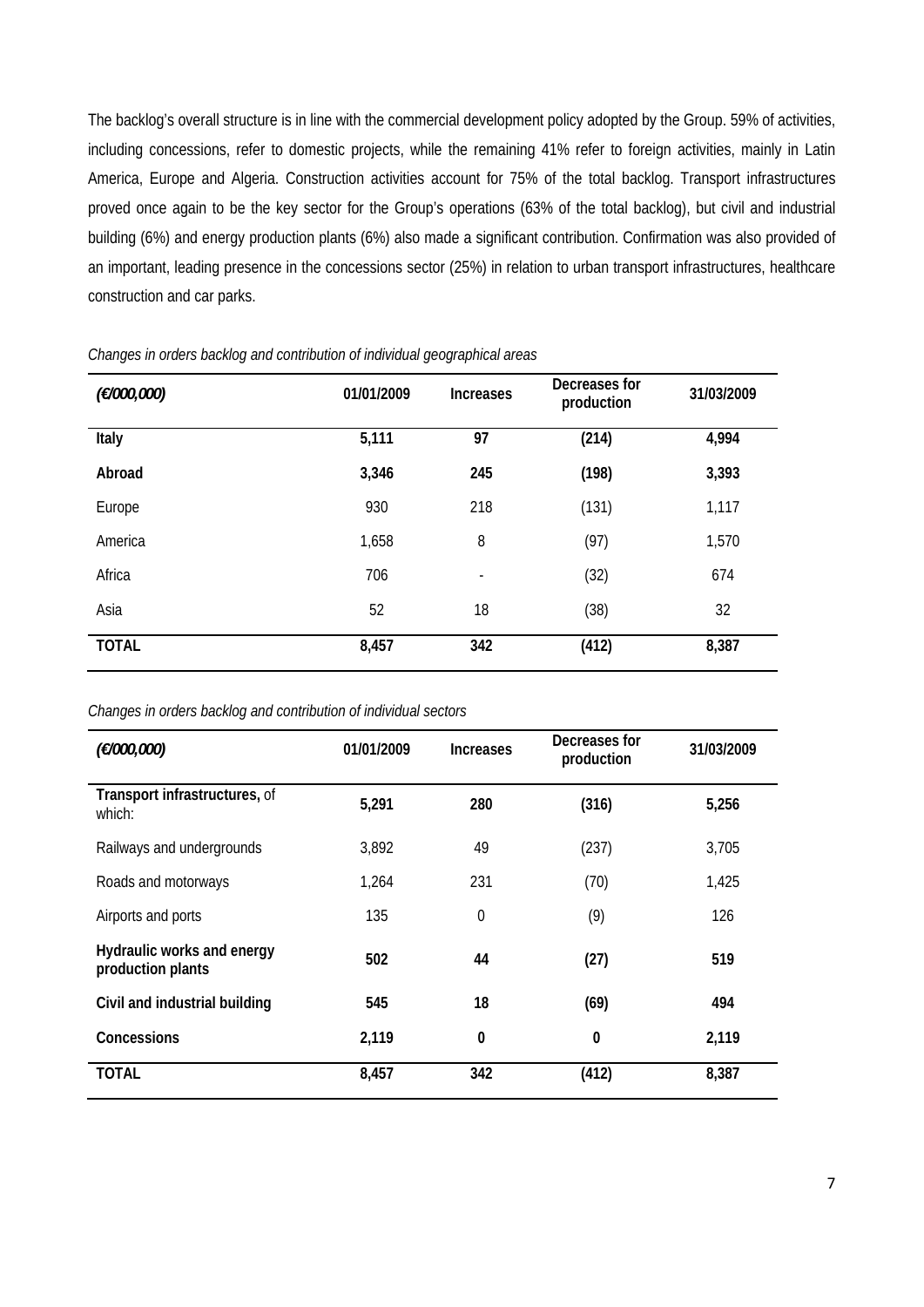# **Subsequent events**

It must be recalled that in April, Astaldi Group was assigned the contract worth EUR 750 million (45% Astaldi share) to construct the new underground in Warsaw, for which completion of the relative formal award procedures is pending.

*NB: An additional press release regarding 2009-2013 Business Plan is about to be issued.* 

*The Executive appointed to draft corporate accounts, Paolo Citterio, Astaldi's General Manager – Administration and Finance, hereby declares, pursuant to paragraph 2 of Art. 154-bis of the Finance Consolidation Act (TUIF) that the accounting information contained herein tallies with accounting documents, ledgers and account entries.* 

 $000$ 

*The Interim Report on Operations at 31 December 2008, not subject to auditing, shall be made available for consultation at*  www.astaldi.it *within the deadline provided for by law.* 

 $^{\circ}$ °

 $000$ 

*Listed on the STAR segment of the Italian stock exchange, Astaldi Group has been active for more than 80 years, in Italy and abroad, in designing and constructing large-scale civil engineering works. The Group operates in the following areas of activity:* 

- *transport infrastructures (railways, undergrounds, roads, motorways, ports, and airports);*
- *hydraulic works and power production plants (dams, hydroelectric plants, waterworks, oil pipelines, gas pipelines, nuclear power stations, and treatment plants);*
- *civil and industrial construction (hospitals, universities, airports, law courts, and car parks;*
- *concession of such works as healthcare facilities, transport infrastructures, car parks.*

*The Astaldi Group is currently a General Contractor capable of promoting financial aspects and coordinating all resources and skills for the optimal development and management of complex and high-value public works.* 

## **For further information:**

**Astaldi S.p.A. PMS Corporate Communications**  Tel. 06/41766389 Tel. 06/48905000 *Alessandra Onorati Giancarlo Frè Torelli*  Head of External Communications and Investor Relations *Andrea Lijoi*  a.onorati@astaldi.com www.astaldi.it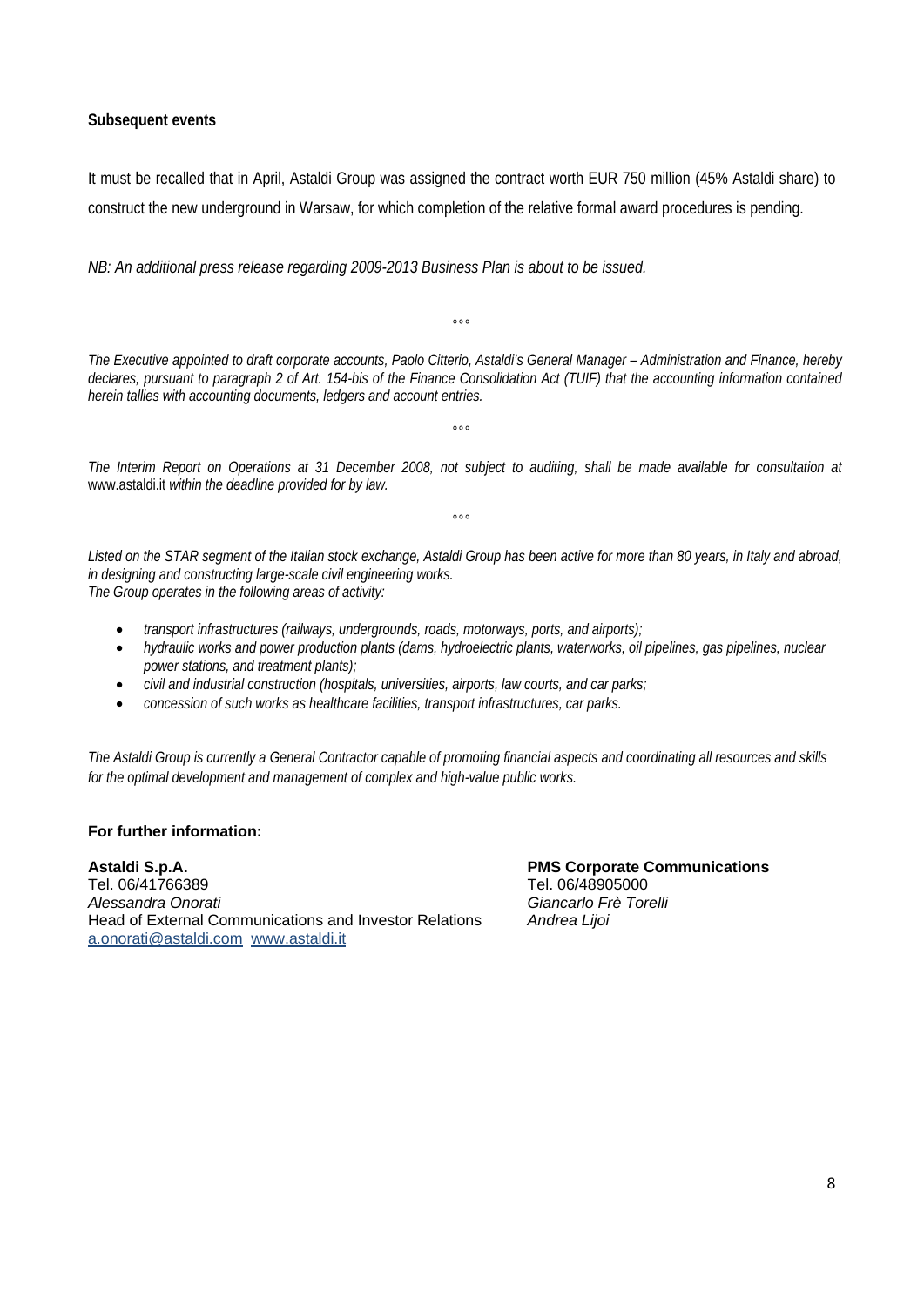# **Attachments**

# **Reclassified consolidated income statement**

| Euro/000                                         | 31/03/09   | %         | 31/03/08       | %        |
|--------------------------------------------------|------------|-----------|----------------|----------|
|                                                  |            |           |                |          |
| Revenues                                         | 412,379    | 95.8%     | 318,719        | 95.4%    |
| Other operating revenues                         | 18,010     | 4.2%      | 15,414         | 4.6%     |
| <b>Total revenues</b>                            | 430,389    | 100.0%    | 334,133 100.0% |          |
| Costs of production                              | (320, 514) | $-74.5\%$ | (242, 296)     | $-72.5%$ |
| <b>Added value</b>                               | 109,875    | 25.5%     | 91,837         | 27.5%    |
| Labour costs                                     | (59, 862)  | $-13.9%$  | (49, 132)      | $-14.7%$ |
| Other operating costs                            | (3,893)    | $-0.9%$   | (5,560)        | $-1.7%$  |
| <b>EBITDA</b>                                    | 46,120     | 10.7%     | 37,145         | 11.1%    |
| Amortizations                                    | (10, 264)  | $-2.4%$   | (9,621)        | $-2.9%$  |
| (Capitalization of internal construction costs)  | 202        | 0.0%      | 202            | 0.1%     |
| <b>EBIT</b>                                      | 36,058     | 8.4%      | 27,726         | 8.3%     |
| Net financial charges                            | (16, 449)  | $-3.8%$   | (11, 237)      | $-3.4%$  |
| Effects of valutation of shareholdings at equity | 414        | 0.1%      | 591            | 0.2%     |
| Profit before taxes                              | 20,023     | 4.7%      | 17,080         | 5.1%     |
| Taxes                                            | (7,616)    | $-1.8%$   | (6, 829)       | $-2.0%$  |
| Net profit for the period                        | 12,407     | 2.9%      | 10,250         | 3.1%     |
| Minorities profit (loss)                         | (347)      | $-0.1%$   | (59)           | 0.0%     |
| Group net income                                 | 12,060     | 2.8%      | 10,191         | 3.1%     |